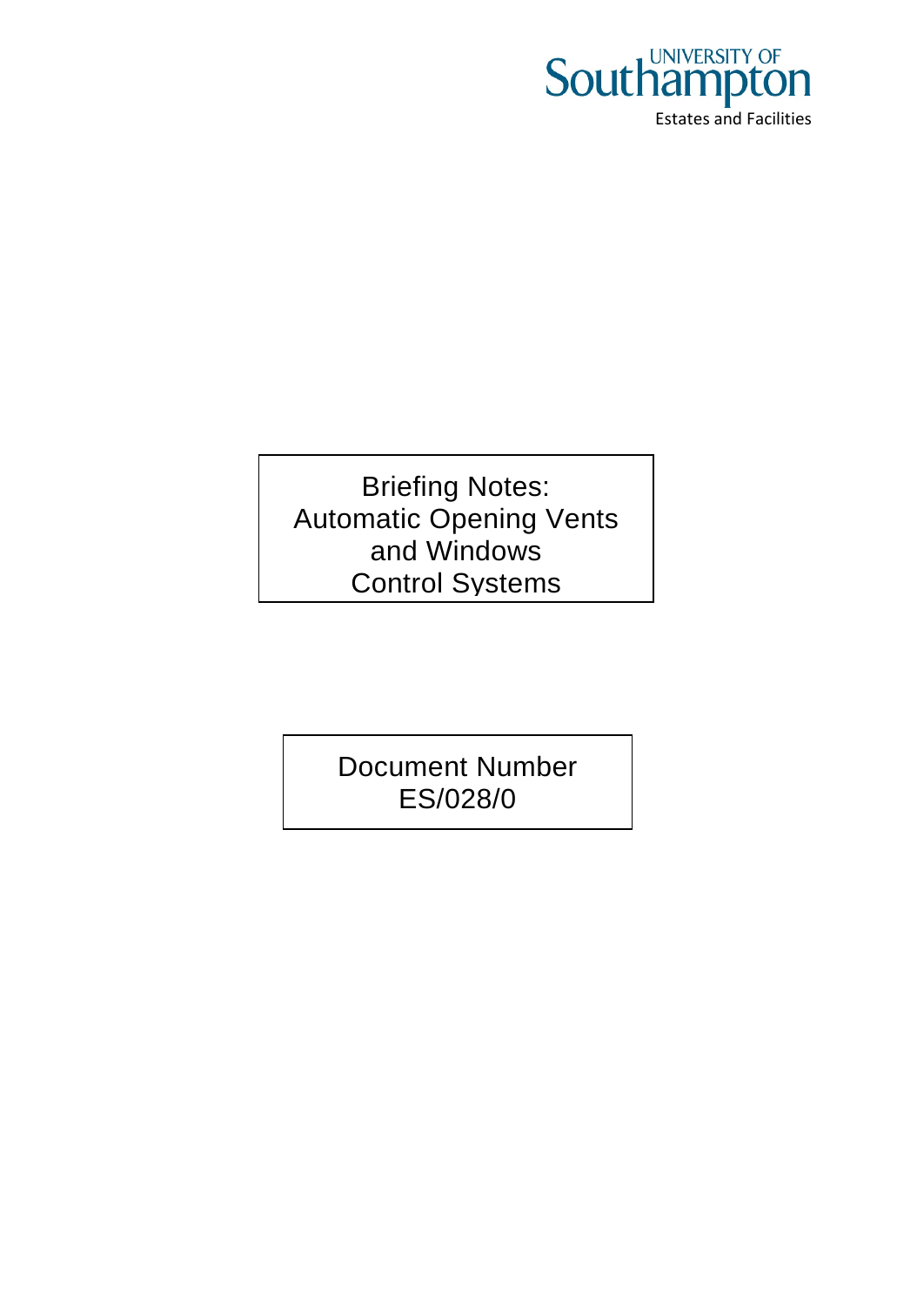#### Revision Index.

|          | <b>Revised by</b> | <b>Revision made</b> |
|----------|-------------------|----------------------|
| 22/09/15 | <b>MCT</b>        | Issued for use       |
|          |                   |                      |
|          |                   |                      |
|          |                   |                      |
|          |                   |                      |
|          |                   |                      |
|          |                   |                      |
|          |                   |                      |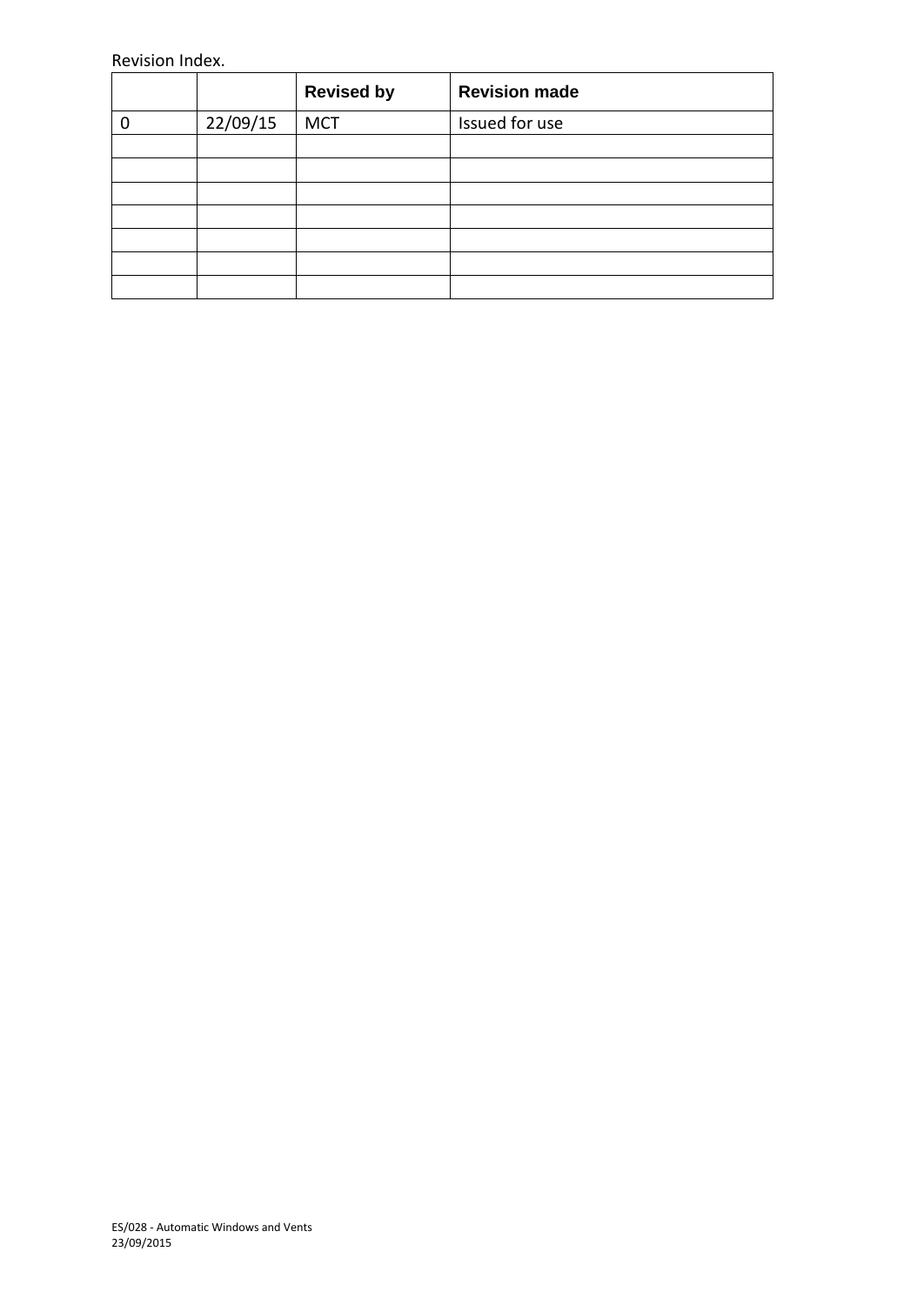# **1. Introduction**

- 1.1. Experience has shown that Automatic Opening Vents and Windows create a substantial maintenance cost, particularly where they are used in large numbers. For this reason, they shall only be installed in exceptional circumstances where there is no practicable alternative.
- 1.2. The preferred alternative is windows that can be easily opened and closed manually and which are designed with suitable rain and security protection to allow them to be left open overnight to allow pre-cooling during hot Summer weather.
- 1.3. This standard shall be read in conjunction with all other Estates and Facilities Standard Specifications in particular:
- 1.3.1. ES/005 Briefing notes for electrical services
- 1.3.2. ES/012 CAD Protocol
- 1.3.3. ES/013 AS Built Documentation
- 1.3.4. ES/014 Designer Risk Assessments
- 1.3.5. ES/022 Asset Labelling
- 1.4. Where Automatic Opening Vents and Windows are required, then the Designer and Installer shall adhere to the following:

# **2. Purpose of Automatic Opening Vents and Windows**

- 2.1. The purpose of the automatic opening vents and windows shall be clearly defined as either:
- 2.1.1. Heat dissipation/general ventilation only
- 2.1.2. Smoke Clearance only
- 2.1.3. Smoke Clearance AND Heat dissipation/general ventilation.
- 2.2. The purpose shall be marked on each controller, switch and actuator and shall be clearly identified in all record documentation

# **3. Design to Allow Competition in Future Maintenance and Repair**

- 3.1. The specification of Automatic Opening Vents and Windows and their controls shall be such that they can be fully maintained and repaired by any contractor competent in this sort of work. This will mean that:
- 3.1.1. All components of the system are readily available on a competitive price basis.
- 3.1.2. Software is fully open protocol or is made freely available, including instruction in its use, to competent contractors at a reasonable price.

# **4. Stand Alone Controls System**

- 4.1. Automatic Opening Vent and Window systems, including all associated controls and repeater stations, shall be stand-alone other than receipt of fire alarm signal as a volt free contact from the building's addressable fire alarm system (where the Automatic Opening Windows or Vents are used for smoke ventilation purposes).
- 4.2. As a minimum controls shall include, but not be limited to,: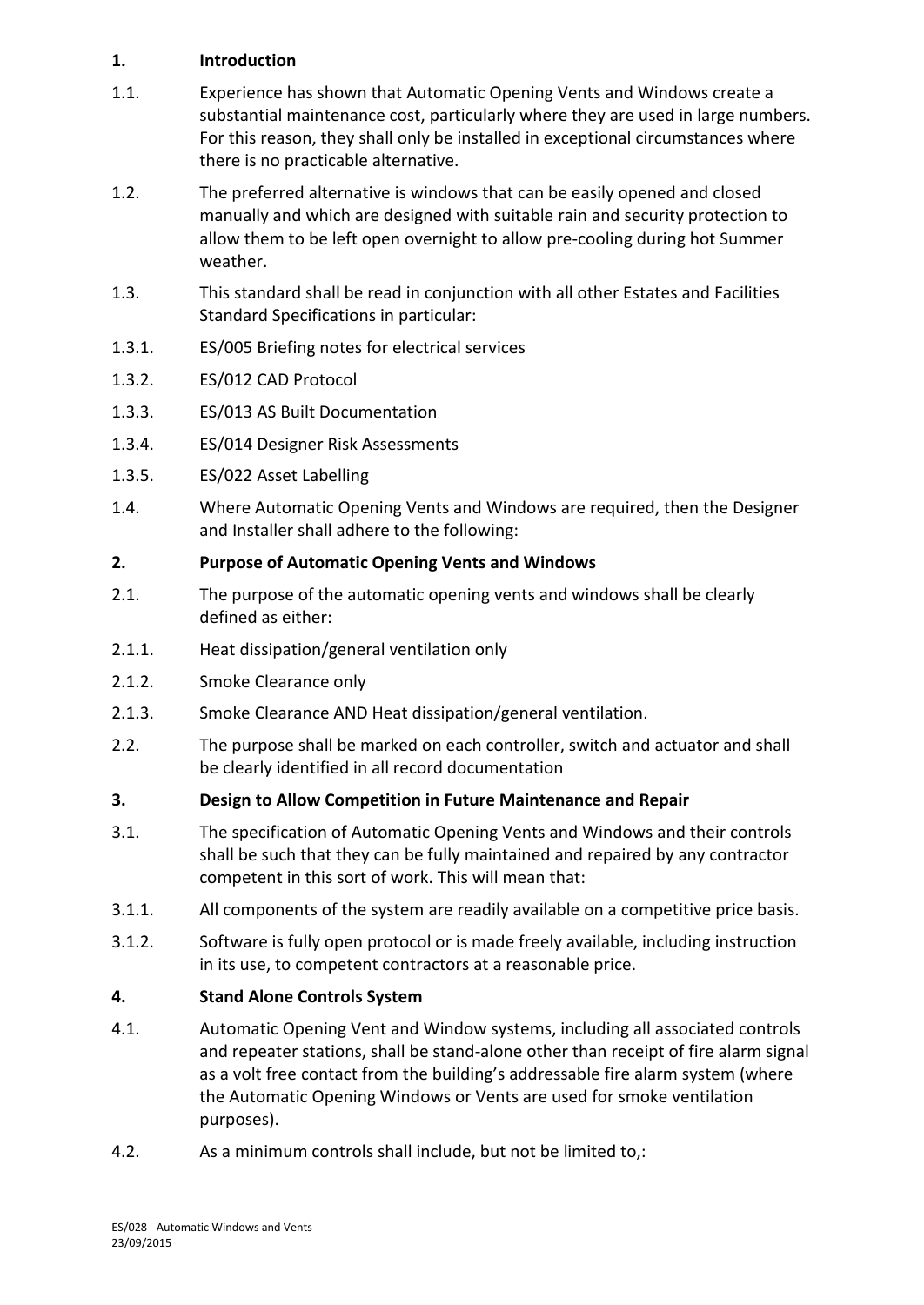- 4.2.1. A time close signal, adjustable and set to operate at 20:00 each to close all open vents and windows.
- 4.2.2. A suitably labelled key switch operated signal to allow the building manager to open or close all windows and vents as and when required.
- 4.3. Additional controls, as required to meet the design, might include:
- 4.3.1. Rain sensor to close windows and vents during rain
- 4.3.2. Wind direction and speed sensors to close windows and vents facing strong prevailing winds.
- 4.3.3. Internal and/or external temperature sensors to open and close vents and windows to assist in maintaining comfortable temperature.
- 4.3.4. CO2 sensors to open and close vents in order to assist in maintaining good air quality.

# **5. Location of Switches**

- 5.1. Key operated open and close switches shall be located in a positon be agreed with the Liaison Engineer but shall generally be in a position where each is:
- 5.1.1. Readily accessible to the Building Manager
- 5.1.2. Not readily accessible to others.
- 5.1.2.1. In a position where it is possible to view the opening vents and windows that the key switches control.
- 5.2. Where necessary a separate 'fireman's switch' shall be located in a position to be agreed with the University's fire safety officer.

# **6. Accessibility for Maintenance**

- 6.1. The design of opening vents and windows shall be such that all actuators and associated mechanisms wiring etc. can be readily and safely accessed for replacement, maintenance or repair, whether they are in the fully closed or the fully open position (this is because actuators may fail in either position).
- 6.1.1. All components that form part of the Automatic Opening Vents and Window systems shall be readily accessible at any time without:
- 6.1.1.1. Specialist access platforms, safety harness or other specialist access provision etc.
- 6.1.1.2. Risk of dropping tools or components onto or causing disruption to anyone going about their normal business in the building.

# **7. Labelling of Controls**

- 7.1. Adjacent to the controls there shall be a clear and understandable in laymen's terms description of the way in which the automatic opening vent and window controls work. This shall include (as applicable) advice that:
- 7.1.1. After being opened the windows and vents will be automatically closed at a set time each evening.
- 7.1.2. The vents must be manually closed by the person who opens the vents or windows, should changing weather conditions make this necessary.